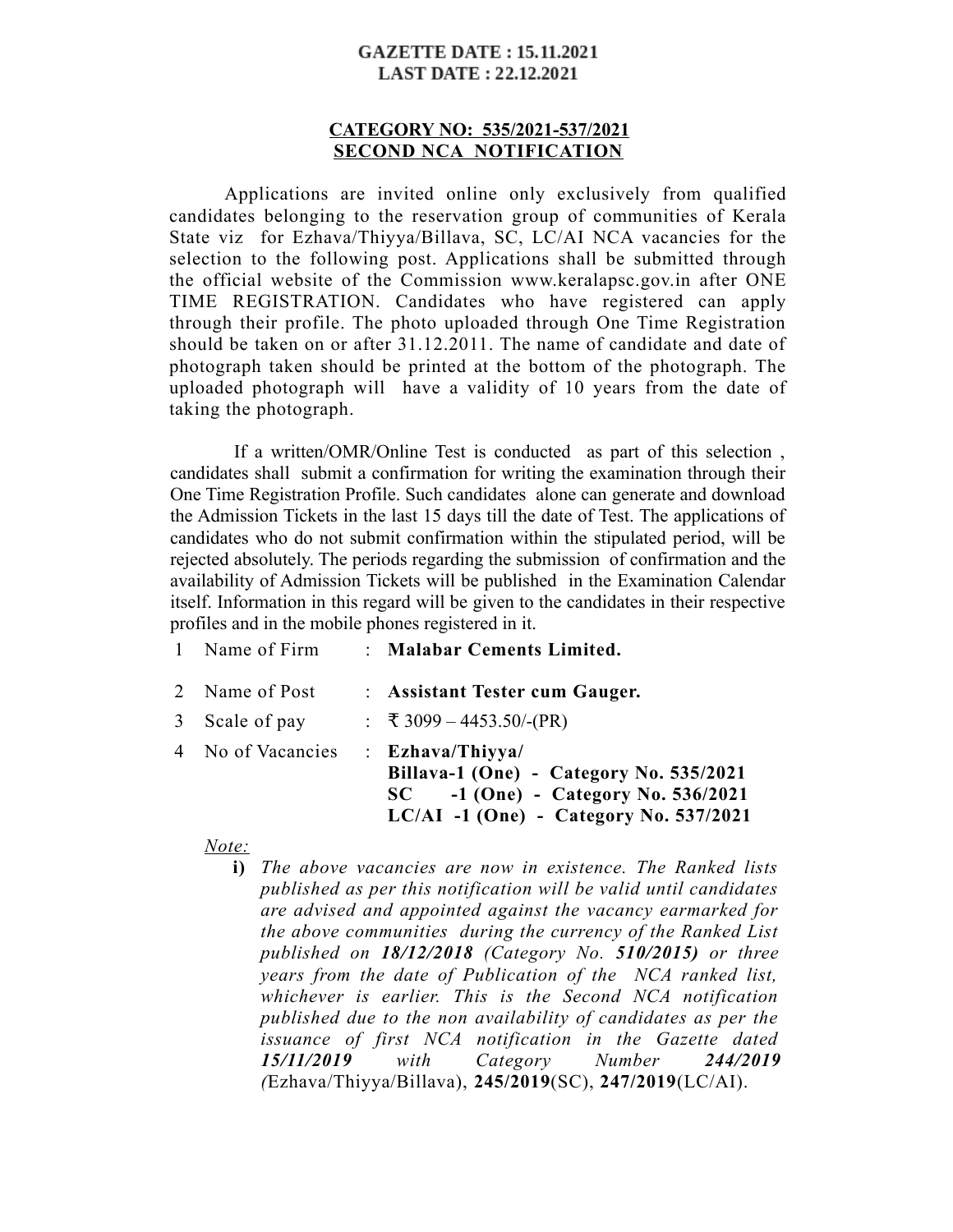- **ii)** *The Kerala Public Service Commission shall have the power to cancel the advice for appointment of any candidate to the above post, if it is subsequently found that such advice was made under some mistake. On such cancellation the appointing authority shall terminate the service of the candidate, provided that the cancellation of advice for appointment by the Commission and subsequent termination of service of the candidate by the appointing authority shall be made within the period of probation or 240 days from the date of joining duty whichever is earlier.*
- 5 Method appointment : Direct Recruitment (from candidates belonging to Ezhava/Thiyya/Billava, SC and LC/AI communities only). **Note:-** Applications of candidates belonging to communities other than the above will be summarily rejected. Individual rejection memo will not be sent to them. 6 Age : **i) Ezhava/Thiyya/Billava, LC/AI-18-39.** Only candidates born between 02.01.1982 and 01.01.2003 (both dates included) are eligible to apply for this post. (Including the relaxation as

Conditions.) **ii) SC-18-41.** Only candidates born between 02.01.1980 and 01.01.2003 (both dates included) are eligible to apply for this post. (Including the relaxation as per para 2(i) of Part II of the General Conditions.)

per para 2(i) of Part II of the General

*Note:The provisional hands working in the above concern will be given age relaxation to the extent of their provisional service put in subject to a maximum of five years from the upper age limit provided they were within the prescribed age limit on the date of their first appointment in the above concern. But the regular employees of the concern are not eligible for the above concession for further appointment. The provisional hands should obtain a certificate showing the period of their provisional service in the concern and shall produce the same as and when required by the Commission. It would also be clearly specified in the Certificate that they were not working in the regular service of the concern.* 

 *(For other conditions regarding the age relaxations please see para 2(ii),(iii),(iv),(vi), (xii) & (xiv) of the General Conditions).*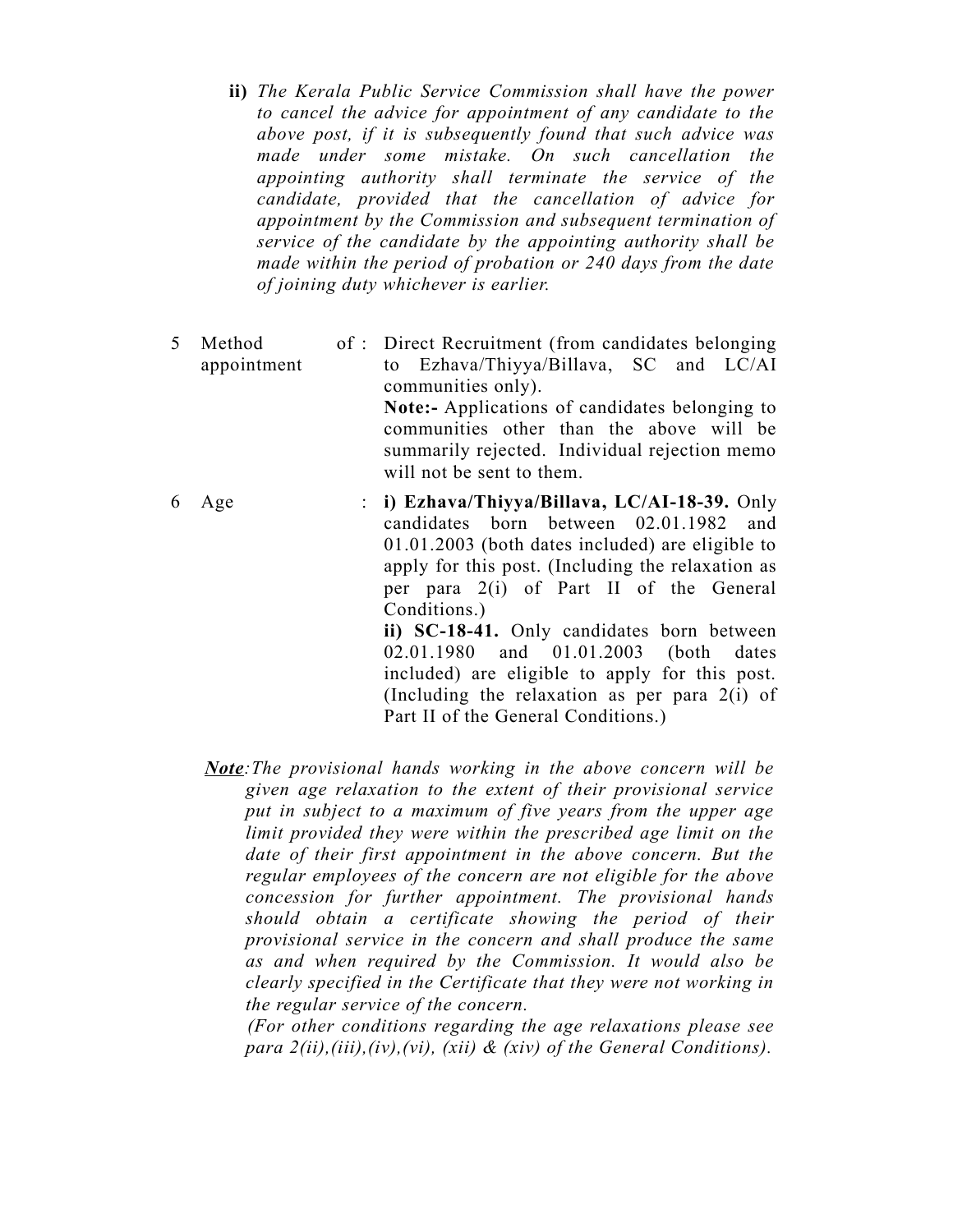| 7 Qualifications | : 1) Pass in Plus II or equivalent qualification with<br>Chemistry as one subject.<br>2) Minimum 3 years experience as Testing Boy or<br>equated categories in laboratory attached to any |
|------------------|-------------------------------------------------------------------------------------------------------------------------------------------------------------------------------------------|
|                  | registered process industry.                                                                                                                                                              |

Note:-

1) Rule 10 (a) ii of Part II KS &SSR is applicable

2) Candidates who claim equivalent qualification instead of the qualification mentioned in the notification shall produce the relevant Government Order to prove the equivalency at the time of verification, then only such qualification shall be treated as equivalent to the prescribed qualification concerned.

 3) In the case of difference in original caste/community claimed in the application and that entered in SSLC book, the candidate shall produce a Gazette notification in this regard along with Non creamy Layer Certificate/Community Certificate at the time of certificate Verification.

 4) The Experience qualification should be one acquired after obtaining the academic or other basic qualifications and prior to the last date fixed for receipt of application for the post. The Experience Certificate should be countersigned by an Authorised Officer of the State/Central Government. For further details regarding experience, please see Para 19 & 20 of the General Conditions.

 5) Candidates who claim experience qualification should obtain experience certificate in the format given in Annexure itself and enter details regarding experience (Certificate number, date, name of post, period, issuing authority, name of institution etc) and upload scanned image of the same/declaration ( in the case of candidates who have possessed the required experience but have not obtained the experience certificate due to prevailing pandemic situation/restrictions) in the profile to make submission of application possible. Candidates should produce the experience certificate as and when called for the same by the Commission.

*The Certificate to be produced in proof of experience shall be in the form given below:*

### **ANNEXURE CERTIFICATE OF EXPERIENCE**

Name of the Firm (Company/Corporation/ Govt. Department /Co-operative institutions etc) :

Registration Number (SSI Registration or Any other Registration No.) with date of Registration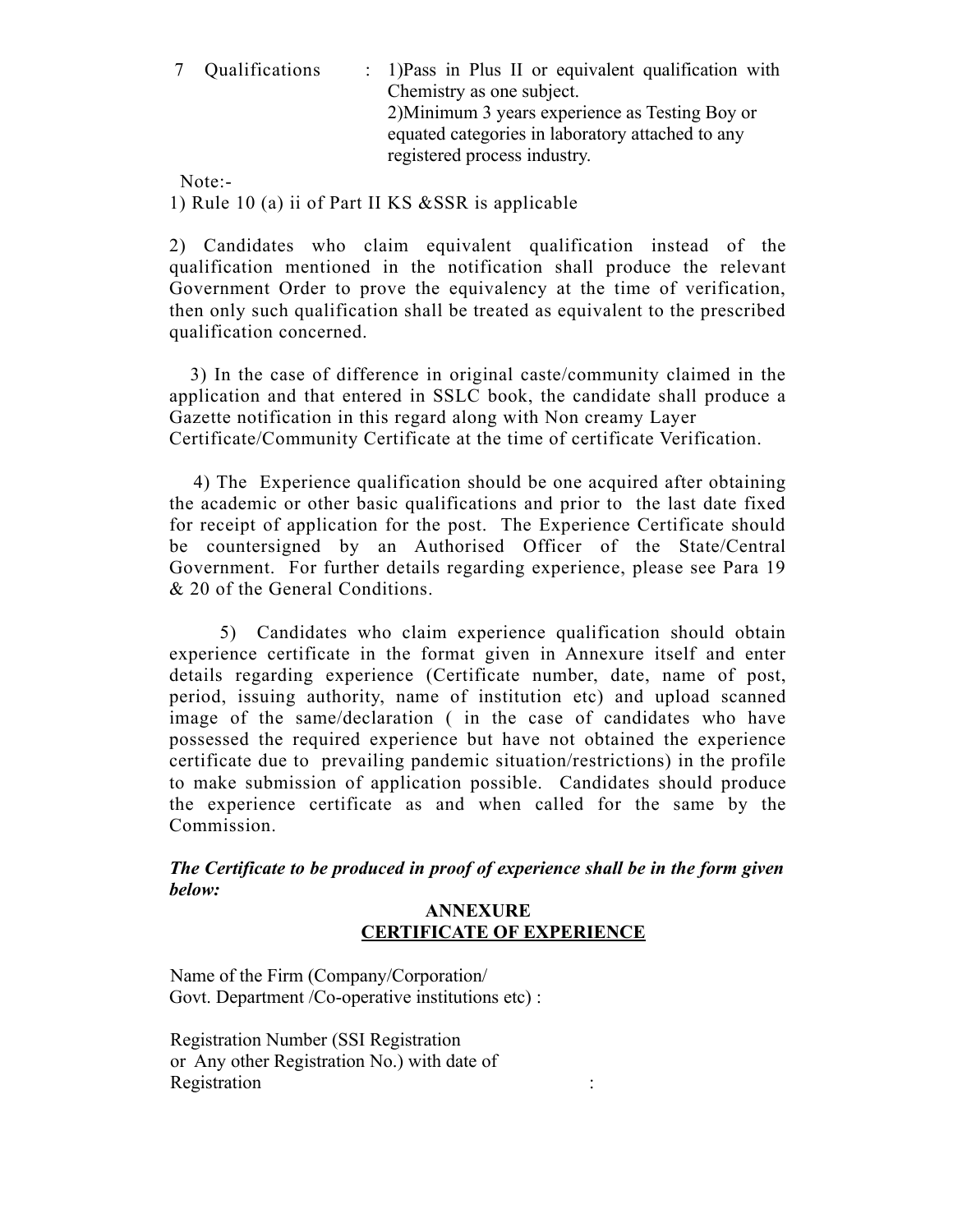| Authority | form where Registration |  |  |
|-----------|-------------------------|--|--|
| obtained  |                         |  |  |

 Issued to (here enter Name and Address) …............................................................................................................................... …............................................................................................................................... ..........This is to certify that the above mentioned person has worked / has been working/is working in this Institution as …………………………………………...... (here enter the name of the post holding or held and the nature of assignment ie. Regular worker/ Temporary worker/ paid Apprentice/Trainee/Causual Labourer etc) on Rs………….... per day/ per mensem for a period of ..............years ................... months….............. days from ……................ to…………………………

|        | Signature with Date,                               |  |  |
|--------|----------------------------------------------------|--|--|
| Place: | Name and Designation of the Issuing Authority with |  |  |
| Date   | name of the Institution.                           |  |  |

 *(Office Seal)*

#### **DECLARATION**

Certified that Sri./Smt. .............…………........………………………… mentioned in the above experience certificate has actually worked/is working as … ……… ……… ……………………… (Specify the nature of employment) in the above institution during the period from.............................to …................ as per the entry in the Register …................................ (Name of the Register to be specified) mentioned by the employer as per the provision of the …........................... Act (Name of the Act/Rules to be specified).

Also certified that I am the Authorised Officer to inspect the Registers kept by the employer as per the provision of the Act/ Rules of the................................................ State/Central Act.

 *Signature with Date, Name of the Countersigning Officer with Designation Place: and Name of Office, who is the notified Date : Enforcement Officer as per the Act/rules.*

*(Office Seal)*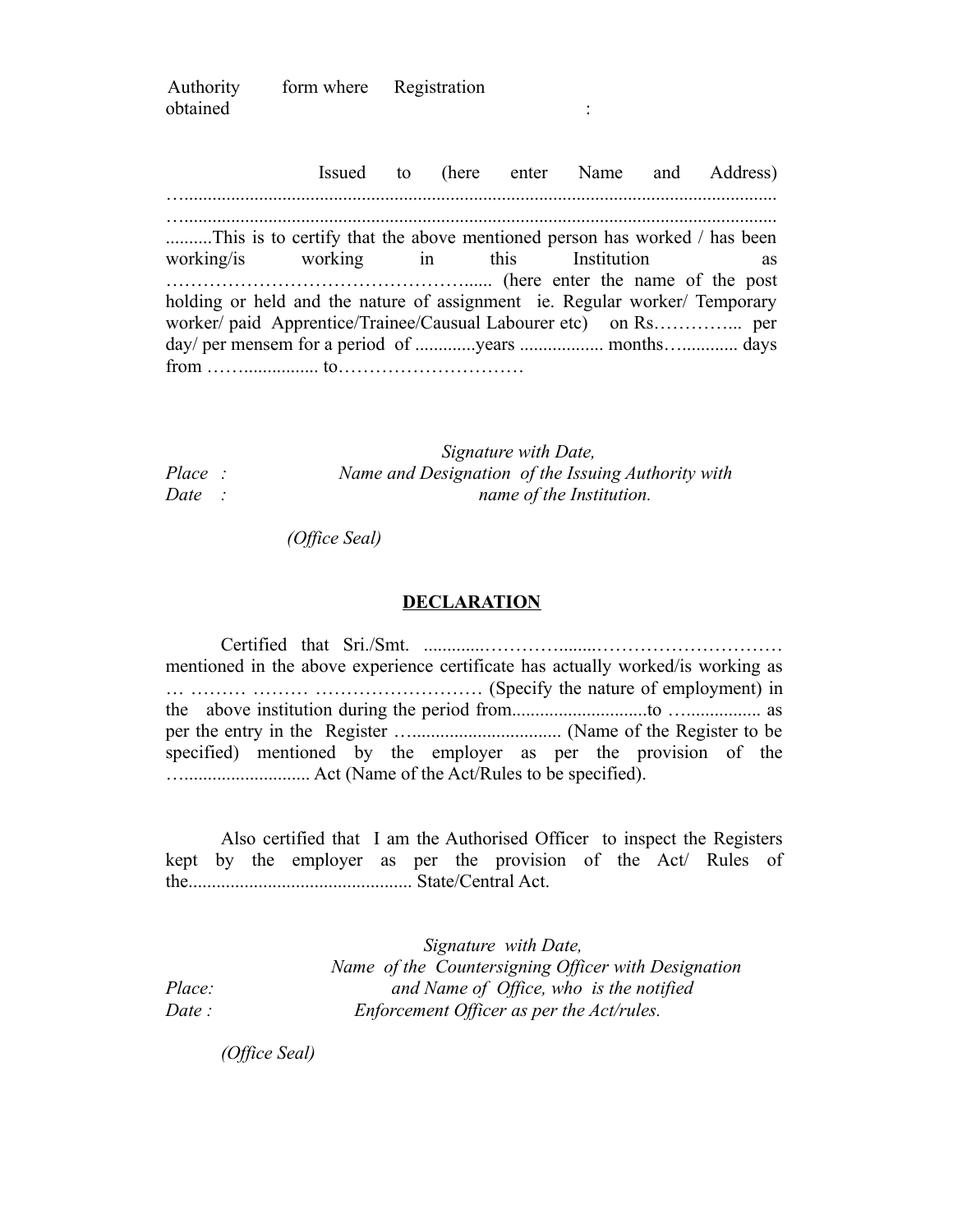**NB**:- The veracity of the Experience Certificate will be subjected to scrutiny and legal action will be initiated against those who issue or produce bogus certificate.

## DECLARATION FOR THOSE WHO COULDN'T OBTAINED EXPERIENCE CERTIFICATE

 I Sri/ Smt (here enter name and address) ........................................................................................... …......................... ..................................................................... ….................................................................... Certify that I have worked/ have been working/is working in (here enter name of institution/Company/Corporation/Govt. Department/Co-operative institution etc.) as ….................................................. (here enter the name of post holding or held ie.) Regular Worker/Temporary Worker/ Paid/Apprentice/Trainee/Casual Labourer etc) on Rs........................... per day/per mensem for a period of ............ years ..............months......... days from…........................... to …....................... I will produce the prescribed experience certificate as and when called for by the Commission.

Place :

Date: Name and Signature of Candidate

# 8 **Mode of submitting applications**

a) Candidates shall register as per 'ONE TIME REGISTRATION ' system on the Official Website of Kerala Public Service Commission 'www.keralapsc.gov.in' for applying for the post. Candidates who have registered shall apply by logging on to their profile using their User- ID and password. Candidates shall click on the 'Apply Now' button of the respective posts in the Notification link for applying for a post. No application fee is required. Candidates can view and have a print-out of the details in the profile by clicking the link Registration Card, if required. Candidates are responsible for the correctness of the personal information and secrecy of password. Before applying for a post, candidates must ensure the correctness of the information in their profile. They must quote the User- ID for further communication with the Commission. Applications once submitted will be received as provisional and particulars shall not be deleted or altered after submission. Candidates can take the print out of the application by clicking on the link 'My Applications' in their profile. All Correspondences with the Commission , regarding the application should be accompanied with the print out of the application. Applications submitted not in accordance with the conditions of the notification will be summarily